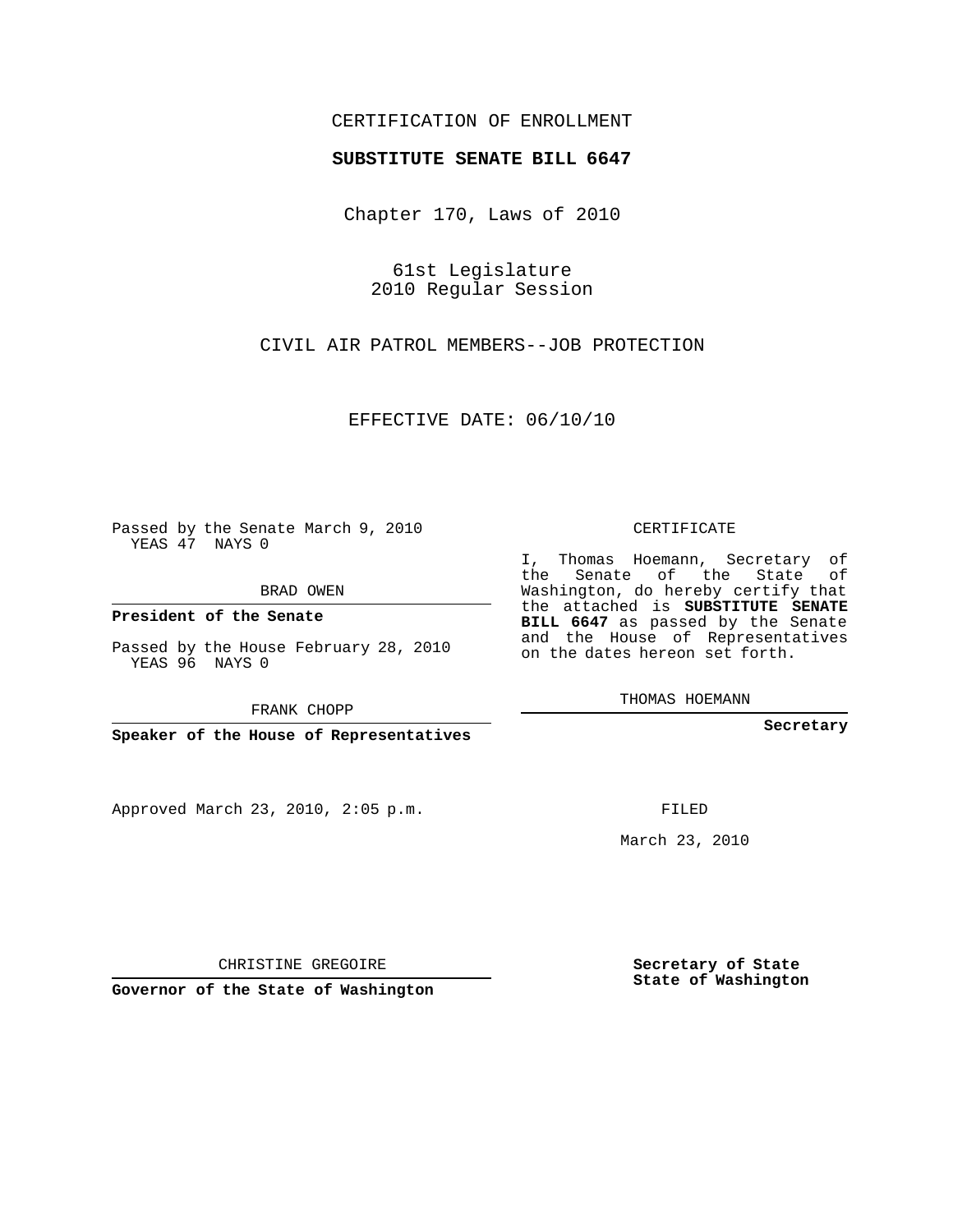## **SUBSTITUTE SENATE BILL 6647** \_\_\_\_\_\_\_\_\_\_\_\_\_\_\_\_\_\_\_\_\_\_\_\_\_\_\_\_\_\_\_\_\_\_\_\_\_\_\_\_\_\_\_\_\_

\_\_\_\_\_\_\_\_\_\_\_\_\_\_\_\_\_\_\_\_\_\_\_\_\_\_\_\_\_\_\_\_\_\_\_\_\_\_\_\_\_\_\_\_\_

AS AMENDED BY THE HOUSE

Passed Legislature - 2010 Regular Session

## **State of Washington 61st Legislature 2010 Regular Session**

**By** Senate Labor, Commerce & Consumer Protection (originally sponsored by Senators Honeyford, Swecker, and Morton)

READ FIRST TIME 02/04/10.

 1 AN ACT Relating to protecting jobs of members of the civil air 2 patrol while acting in an emergency service operation; and amending RCW 3 49.12.460.

4 BE IT ENACTED BY THE LEGISLATURE OF THE STATE OF WASHINGTON:

 5 **Sec. 1.** RCW 49.12.460 and 2004 c 44 s 1 are each amended to read 6 as follows:

7 (1) An employer may not discharge from employment or discipline:

8 (a) A volunteer firefighter or reserve officer because of leave 9 taken related to an alarm of fire or an emergency call; or

10 (b) A civil air patrol member because of leave taken related to an 11 emergency service operation.

12 (2)(a) A volunteer firefighter or reserve officer <u>or civil air</u> 13 patrol member who believes he or she was discharged or disciplined in 14 violation of this section may file a complaint alleging the violation 15 with the director. The volunteer firefighter or reserve officer <u>or</u> 16 civil air patrol member may allege a violation only by filing such a 17 complaint within ninety days of the alleged violation.

18 (b) Upon receipt of the complaint, the director must cause an 19 investigation to be made as the director deems appropriate and must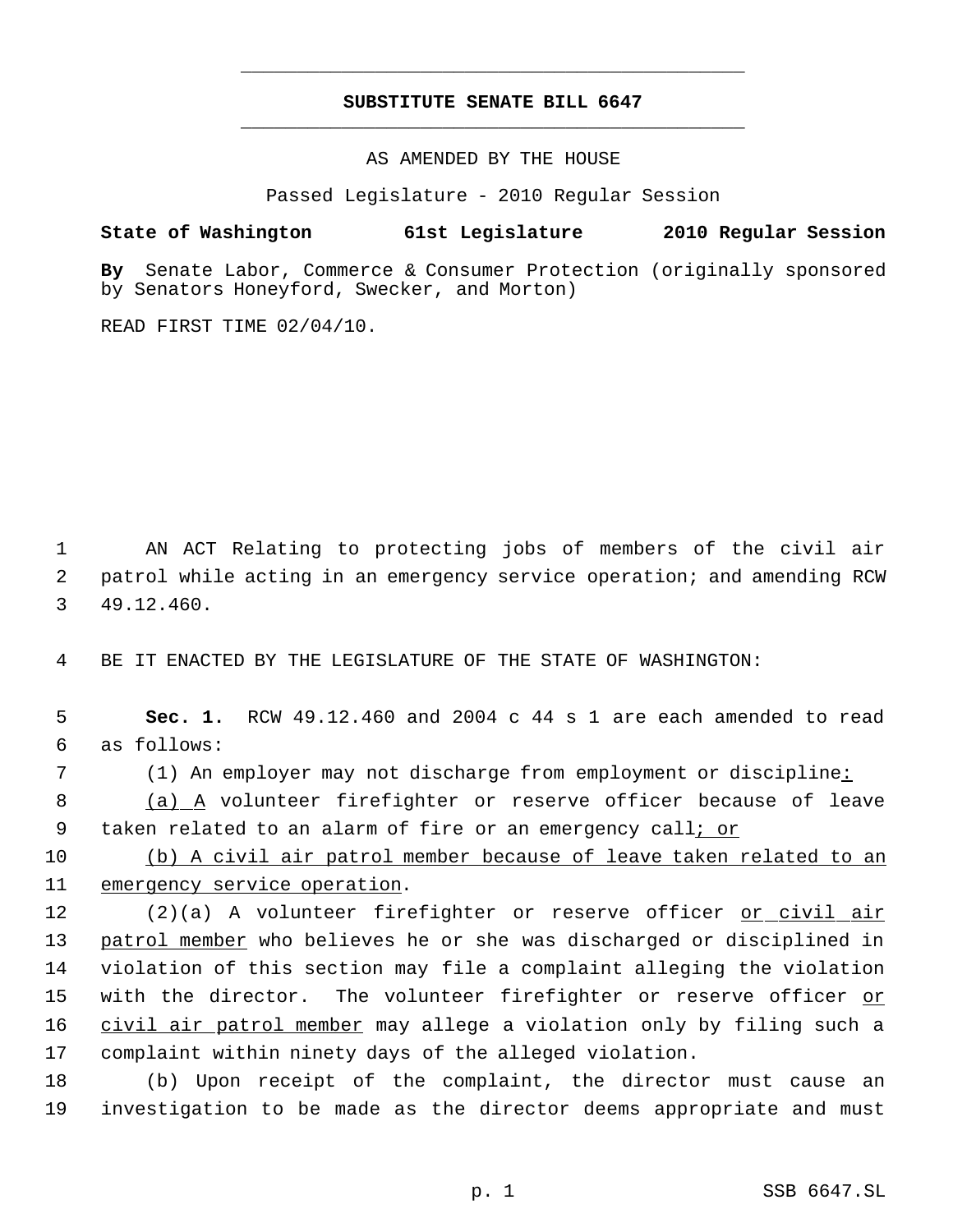determine whether this section has been violated. Notice of the director's determination must be sent to the complainant and the employer within ninety days of receipt of the complaint.

 (c) If the director determines that this section was violated and the employer fails to reinstate the employee or withdraw the disciplinary action taken against the employee, whichever is applicable, within thirty days of receipt of notice of the director's 8 determination, the volunteer firefighter or reserve officer or civil 9 air patrol member may bring an action against the employer alleging a violation of this section and seeking reinstatement or withdrawal of the disciplinary action.

 (d) In any action brought under this section, the superior court shall have jurisdiction, for cause shown, to restrain violations under this section and to order reinstatement of the employee or withdrawal of the disciplinary action.

(3) For the purposes of this section:

 (a) "Alarm of fire or emergency call" means responding to, working at, or returning from a fire alarm or an emergency call, but not participating in training or other nonemergency activities.

 (b) "Civil air patrol member" means a person who is a member of the Washington wing of the civil air patrol.

 (c) "Emergency service operation" means the following operations of the civil air patrol:

24 (i) Search and rescue missions designated by the air force rescue coordination center;

26 (ii) Disaster relief, when requested by the federal emergency 27 management agency or the department of homeland security;

28 (iii) Humanitarian services, when requested by the federal 29 emergency management agency or the department of homeland security;

 (iv) United States air force support designated by the first air force; and

(v) Counterdrug missions.

 (d) "Employer" means an employer who had twenty or more full-time equivalent employees in the previous year.

 $((\{e\}) \ (e)$  "Reinstatement" means reinstatement with back pay, without loss of seniority or benefits, and with removal of any related adverse material from the employee's personnel file, if a file is maintained by the employer.